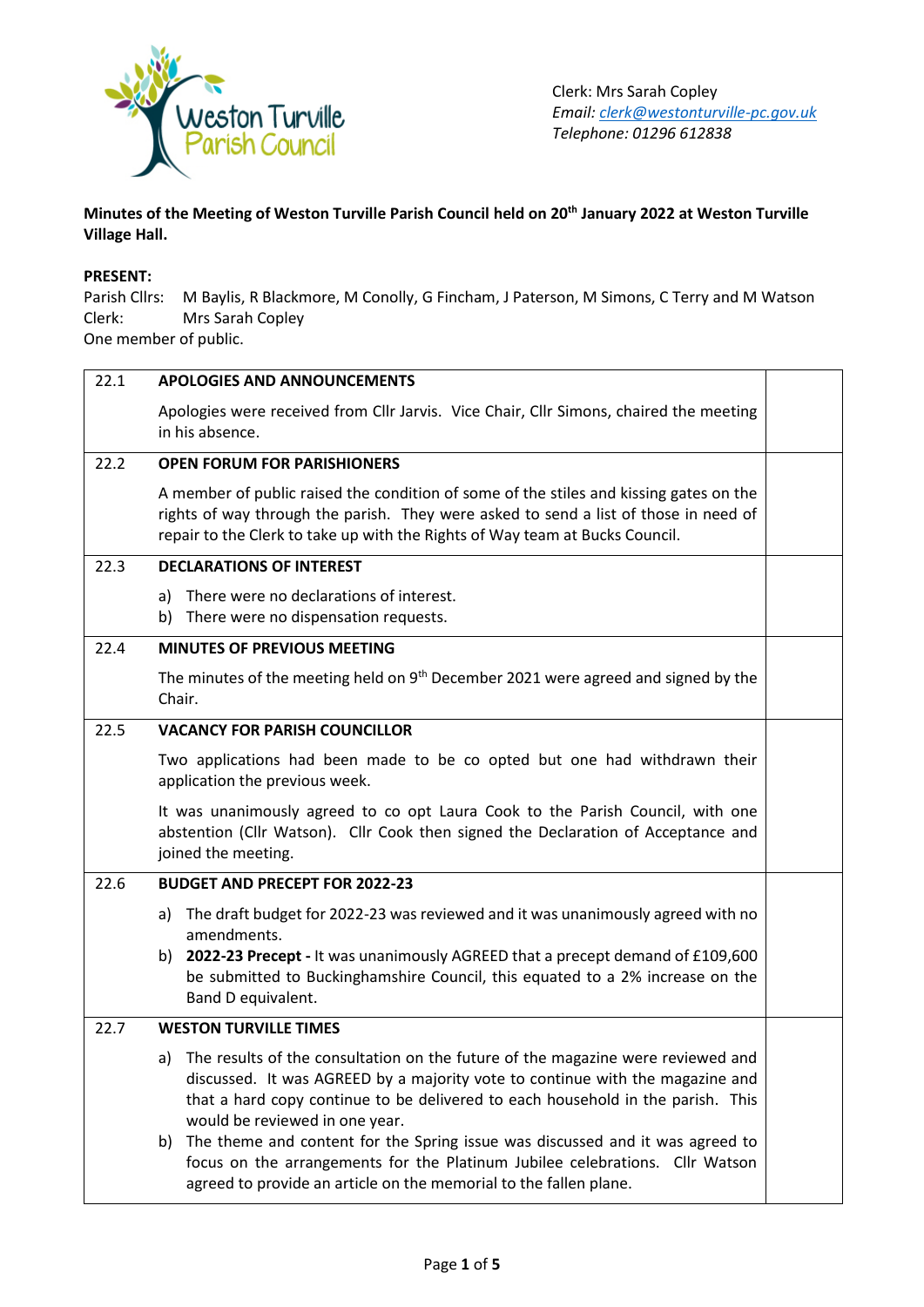| 22.8  | <b>POLICY AND RESOURCES</b>                                                                                                                                                                                                                                                                                                                                                                                                                                                                                                                                       |                      |  |  |  |
|-------|-------------------------------------------------------------------------------------------------------------------------------------------------------------------------------------------------------------------------------------------------------------------------------------------------------------------------------------------------------------------------------------------------------------------------------------------------------------------------------------------------------------------------------------------------------------------|----------------------|--|--|--|
|       | The list of payments totalling £89.151.84 were approved as listed in appendix 2.<br>a)<br>The bank reconciliation and finance report were noted.<br>b)<br>Insurance cover - It was unanimously AGREED to accept the quote from Came &<br>c)<br>Co to increase the insurance cover to include the skate park and MUGA.<br>d) Appointment of Internal Auditor - It was RESOLVED to accept the quote from Mrs<br>Knight to carry out the Council's internal audit for 2021-22.<br>The correspondence from Bucks Council regarding the Local Government Pension<br>e) |                      |  |  |  |
|       | Scheme was noted.                                                                                                                                                                                                                                                                                                                                                                                                                                                                                                                                                 |                      |  |  |  |
| 22.9  | <b>PROJECTS UPDATE</b>                                                                                                                                                                                                                                                                                                                                                                                                                                                                                                                                            |                      |  |  |  |
|       | <b>Recreation Ground Improvements</b><br>a)                                                                                                                                                                                                                                                                                                                                                                                                                                                                                                                       |                      |  |  |  |
|       | The MUGA had been completed before Christmas and the Clerk had applied for the<br>s106 funding from Bucks Council.                                                                                                                                                                                                                                                                                                                                                                                                                                                |                      |  |  |  |
|       | Work on the remaining footpaths had started on 5 <sup>th</sup> January and due to complete this<br>week. There were some issues with the surface of the paths installed over the summer<br>and the contractor had been asked to resolve these.                                                                                                                                                                                                                                                                                                                    |                      |  |  |  |
|       | Work on the petanque court would commence once the ground conditions improved.                                                                                                                                                                                                                                                                                                                                                                                                                                                                                    |                      |  |  |  |
|       | Wildflower area - the benches had been delivered and would be installed when ground<br>conditions allowed for vehicles on the field. Seed planting would start in April.                                                                                                                                                                                                                                                                                                                                                                                          |                      |  |  |  |
|       | b) Memorial to Fallen Plane                                                                                                                                                                                                                                                                                                                                                                                                                                                                                                                                       |                      |  |  |  |
|       | The contractor was ready to start work on the memorial as soon as confirmation<br>received over the correct emblem to put on the plaque. Permission would be required<br>to use the emblem and the Clerk would submit the application with assistance from Cllr<br>Watson.                                                                                                                                                                                                                                                                                        |                      |  |  |  |
|       | c) Village Hall solar panels                                                                                                                                                                                                                                                                                                                                                                                                                                                                                                                                      |                      |  |  |  |
|       | No update, still awaiting approval from the DNO.                                                                                                                                                                                                                                                                                                                                                                                                                                                                                                                  |                      |  |  |  |
| 22.10 | <b>DEVOLVED SERVICES</b>                                                                                                                                                                                                                                                                                                                                                                                                                                                                                                                                          |                      |  |  |  |
|       | It was unanimously AGREED that the extension to the devolved services contract be<br>signed by the Chair and Clerk.                                                                                                                                                                                                                                                                                                                                                                                                                                               |                      |  |  |  |
| 22.11 | <b>ENVIRONMENT</b>                                                                                                                                                                                                                                                                                                                                                                                                                                                                                                                                                |                      |  |  |  |
|       | Dog waste service contract - it was unanimously agreed to sign the agreement for<br>a)<br>2022-23 with Bucks Council.                                                                                                                                                                                                                                                                                                                                                                                                                                             | Clerk                |  |  |  |
|       | MVAS Battery - it was unanimously AGREED to purchase another battery at a cost<br>b)<br>of £169.38 plus VAT.                                                                                                                                                                                                                                                                                                                                                                                                                                                      | Clerk                |  |  |  |
|       | A local resident had asked if they could volunteer for litter picking as part of their<br>C)                                                                                                                                                                                                                                                                                                                                                                                                                                                                      |                      |  |  |  |
|       | Duke of Edinburgh Bronze Awards. They would litter pick around the recreation<br>ground and Main Street and be accompanied by their parent. Weekly updates<br>would be provided to the Council and the Clerk would sign off the worksheet.<br>d) Streetlight, West End - a local resident had complained that the streetlight was<br>shining into their bedroom and asked for it to be turned off at night or a shield be                                                                                                                                         |                      |  |  |  |
|       | provided. It was not possible to fit a shield to this light but a new photocell could<br>be installed to turn it off between midnight at 5am. After discussion it was agreed<br>to consult with other residents in the road before any decision made.<br>War Memorial cleaning - the quotes to clean the war memorial were discussed and<br>e)                                                                                                                                                                                                                    | Clerk /<br><b>RB</b> |  |  |  |
|       | it was agreed to accept the quote from Hooper Stonemasons. Cllr Fincham<br>abstained from this vote.                                                                                                                                                                                                                                                                                                                                                                                                                                                              |                      |  |  |  |
|       | Glebe Field Right of Way - the right of way across this field was in very poor<br>f)                                                                                                                                                                                                                                                                                                                                                                                                                                                                              |                      |  |  |  |
|       | condition and dangerous in places. Advice had been sought from the Rights of Way<br>officer who advised on the Council's duty to maintain this route and suggested that                                                                                                                                                                                                                                                                                                                                                                                           | Clerk                |  |  |  |
|       | the brambles and blackthorn encroaching on the path be cut back either side and                                                                                                                                                                                                                                                                                                                                                                                                                                                                                   |                      |  |  |  |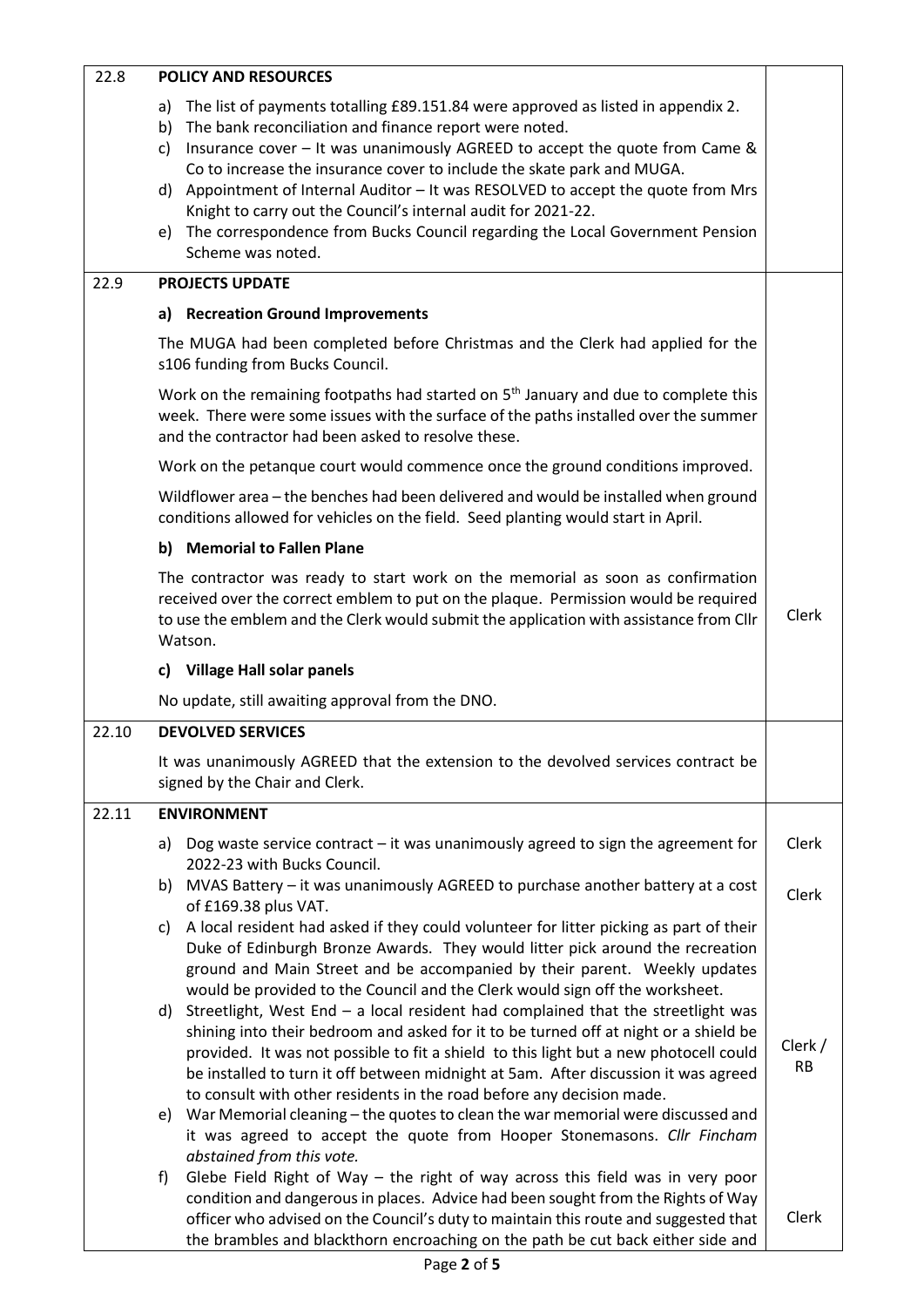|       | the canopy opened up to allow sunlight onto the path. A quote of £1050 had been<br>received to carry out this work. It was unanimously AGREED to accept the quote<br>and proceed with the work. The Clerk would investigate the procedure to close the<br>right of way whilst work taking place.                                                                                                                                                                                                                         |                    |  |  |
|-------|--------------------------------------------------------------------------------------------------------------------------------------------------------------------------------------------------------------------------------------------------------------------------------------------------------------------------------------------------------------------------------------------------------------------------------------------------------------------------------------------------------------------------|--------------------|--|--|
| 22.12 | <b>CLIMATE WORKING GROUP</b>                                                                                                                                                                                                                                                                                                                                                                                                                                                                                             |                    |  |  |
|       | The notes of the meeting held on 2 <sup>nd</sup> December were noted.<br>a)<br>CAWT (Climate Action Weston Turville) would like to produce a flyer to be delivered<br>b)<br>to each house alerting them to grant funding available from Bucks Council. After<br>discussion it was agreed to include these details in the next issue of the WT Times.<br>Insulation of village hall - it was agreed that this project would be a priority for<br>C)<br>2022-23, the Clerk would investigate grants and options available. | <b>RB</b><br>Clerk |  |  |
| 22.13 | <b>SCHOOL APPROACH AND RECREATION GROUND</b>                                                                                                                                                                                                                                                                                                                                                                                                                                                                             |                    |  |  |
|       | Grass cutting contract - Goldleaf had amended their costs slightly due to the<br>a)<br>changes at the recreation ground, it was unanimously agreed to retain their<br>services for 2022-23.                                                                                                                                                                                                                                                                                                                              |                    |  |  |
|       | <b>Football pitches - the correspondence from Stoke Mandeville Football Club was</b><br>b)<br>noted. It was agreed that Cllrs Jarvis and Watson would meet with the club to<br>discuss further. It was also agreed to get the pitches aerated at a cost of £175 per<br>pitch and to consider further works over the summer break.                                                                                                                                                                                        | MJ/MW              |  |  |
|       | The Coffee Stop $-$ this local trader had requested to be able to set up his trailer at<br>C)<br>the village hall to sell hot drinks and snacks. It was agreed to permit this for a six<br>month trial period. The trader would be asked to clear any rubbish generated by<br>his stall.                                                                                                                                                                                                                                 |                    |  |  |
| 22.14 | PLANNING AND HIGHWAYS COMMITTEE                                                                                                                                                                                                                                                                                                                                                                                                                                                                                          |                    |  |  |
|       | The minutes of the meeting held on 13 <sup>th</sup> January were noted.<br>a)<br>Hampden Fields street names - the proposal to use agricultural terms for the street<br>b)<br>names was agreed. Bucks Council had no objections to the suggestions and there<br>was currently a list of 136 potential names.                                                                                                                                                                                                             |                    |  |  |
| 22.15 | <b>WENDOVER COMMUNITY BOARD</b>                                                                                                                                                                                                                                                                                                                                                                                                                                                                                          |                    |  |  |
|       | Chat Bench locations - The Community Board had offered to fund chat benches for<br>a)<br>parishes, it was agreed to put the benches at Barley Close, junction of School Lane<br>/ Church Lane and at the recreation ground.                                                                                                                                                                                                                                                                                              |                    |  |  |
|       | Trees offered by Bucks Council – it was agreed that the whips were not suitable for<br>b)<br>the recreation ground as they were too small but that the Parish Council would look<br>into getting larger trees that would easier to establish. The Clerk was asked to find<br>out if the whips could be offered to residents for planting in private gardens.                                                                                                                                                             |                    |  |  |
| 22.16 | REPORT OF CHAIRMAN AND CLERK.                                                                                                                                                                                                                                                                                                                                                                                                                                                                                            |                    |  |  |
|       | The Clerk's report was noted and a copy attached as Appendix 3.                                                                                                                                                                                                                                                                                                                                                                                                                                                          |                    |  |  |
|       | Cllr Simons reported that she had attended a meeting with Thames Valley Police with<br>regard to tackling anti social behaviour in the village. A follow up meeting had been<br>organised for March.                                                                                                                                                                                                                                                                                                                     |                    |  |  |
| 22.17 | <b>CORRESPONDENCE</b>                                                                                                                                                                                                                                                                                                                                                                                                                                                                                                    |                    |  |  |
|       | The correspondence regarding litter and fly tipping was noted, the Clerk was asked to<br>respond to suggest that the resident contact Bucks Cllr Chapple to get support from<br>Bucks Council. The police would not be able to act on this matter without evidence of<br>who had fly tipped.                                                                                                                                                                                                                             |                    |  |  |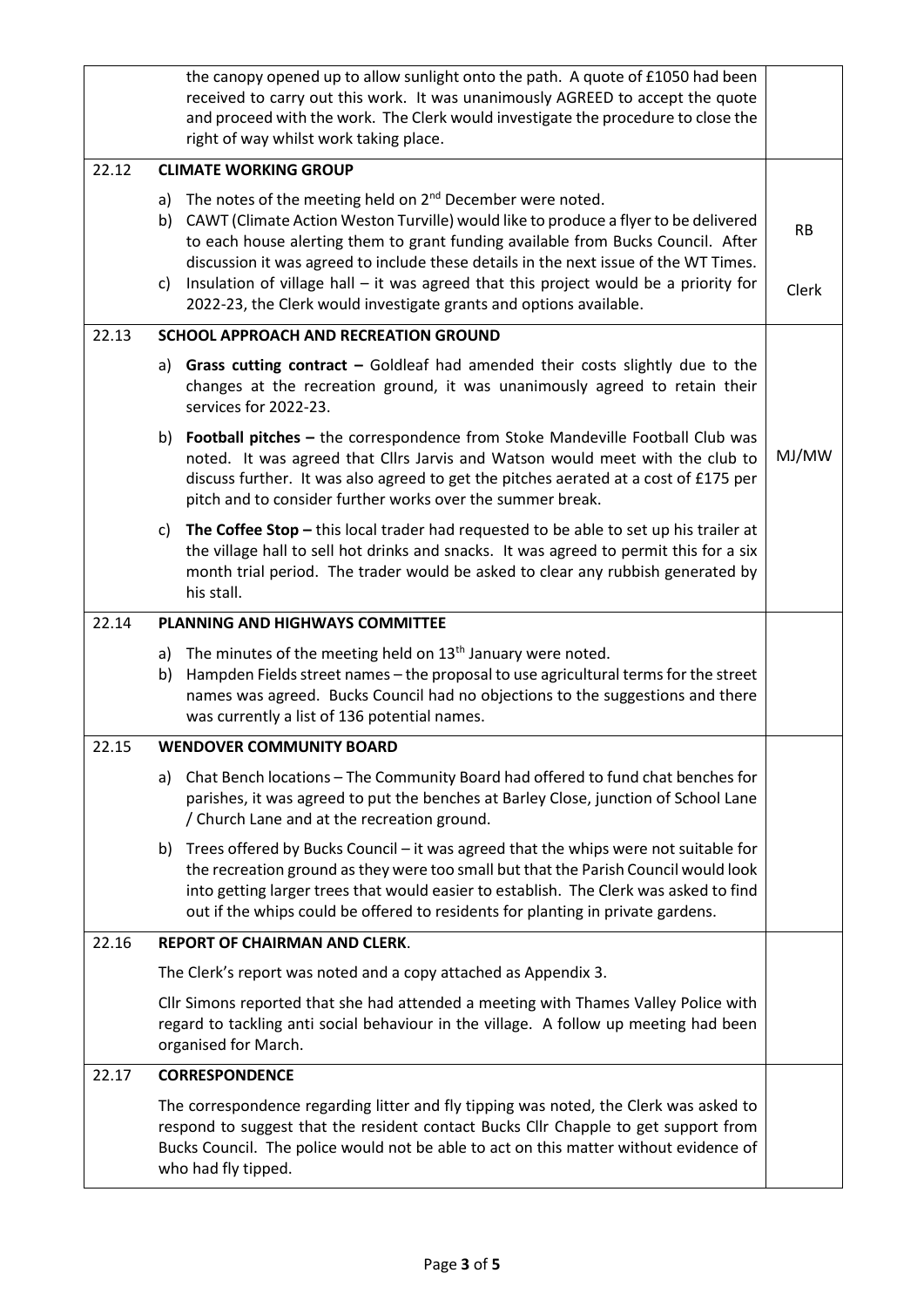| 22.18 | <b>MATTERS FOR INFORMATION OR NEXT AGENDA</b><br>Cllrs Simons and Fincham had met to make a start on arrangements for the Platinum<br>Jubilee celebration event on 4 <sup>th</sup> June, all councillors were asked to be available to help<br>on the day.                                                                      |  |
|-------|---------------------------------------------------------------------------------------------------------------------------------------------------------------------------------------------------------------------------------------------------------------------------------------------------------------------------------|--|
| 22.19 | DATE OF NEXT MEETING                                                                                                                                                                                                                                                                                                            |  |
|       | The next meeting of the Council would be at 7pm on 17 <sup>th</sup> February.                                                                                                                                                                                                                                                   |  |
| 22.20 | <b>CONFIDENTIAL ITEMS</b>                                                                                                                                                                                                                                                                                                       |  |
|       | It was resolved under the Public Bodies (Admission to Meetings) Act 1960, that the<br>public and press be excluded from the meeting during the consideration of the<br>following items of business as publicity would be prejudicial to the public interest due<br>to the confidential nature of the business to be transacted. |  |
| 22.21 | <b>WHITE LINING FOR CAR PARK</b>                                                                                                                                                                                                                                                                                                |  |
|       | The quotes received for redesigning and re-lining the car park were considered.                                                                                                                                                                                                                                                 |  |
|       | It was agreed to defer this matter to allow for the car park layout to be redesigned, the<br>underspend in 2021-22 budget would be put into reserves for this purpose.                                                                                                                                                          |  |

Signed: Signed: 2022

# **Appendix 1 – Actions List**

| <b>Ref</b> | <b>Action</b>                                               | Who          | Update $/$ |
|------------|-------------------------------------------------------------|--------------|------------|
|            |                                                             |              | Complete   |
| 22.6       | Submit precept request to Bucks Council                     | Clerk        |            |
| 22.8       | Arrange additional insurance cover                          | Clerk        |            |
| 22.8       | Arrange internal audit                                      | Clerk        |            |
| 22.9       | Submit application for use of RAF emblem on memorial        | Clerk/MW     |            |
| 22.10      | Sign and return the devolved services contract              | Clerk/MJ     | ✓          |
| 22.11      | Sign and return the dog waste contract                      | Clerk        |            |
| 22.11      | Place order for new MVAS battery                            | Clerk        |            |
| 22.11      | Consultation of West End residents re street light          | Clerk / RB   |            |
| 22.11      | Arrange cleaning of war memorial                            | Clerk        |            |
| 22.11      | Apply for rights of way closure                             | Clerk        |            |
| 22.12      | Article for WT Times for grant funding                      | <b>RB</b>    |            |
| 22.12      | Investigate options and grants available for insulating the | Clerk        | Started    |
|            | hall roof                                                   |              |            |
| 22.13      | Arrange meeting with football club                          | Clerk / MW / |            |
|            |                                                             | MJ           |            |